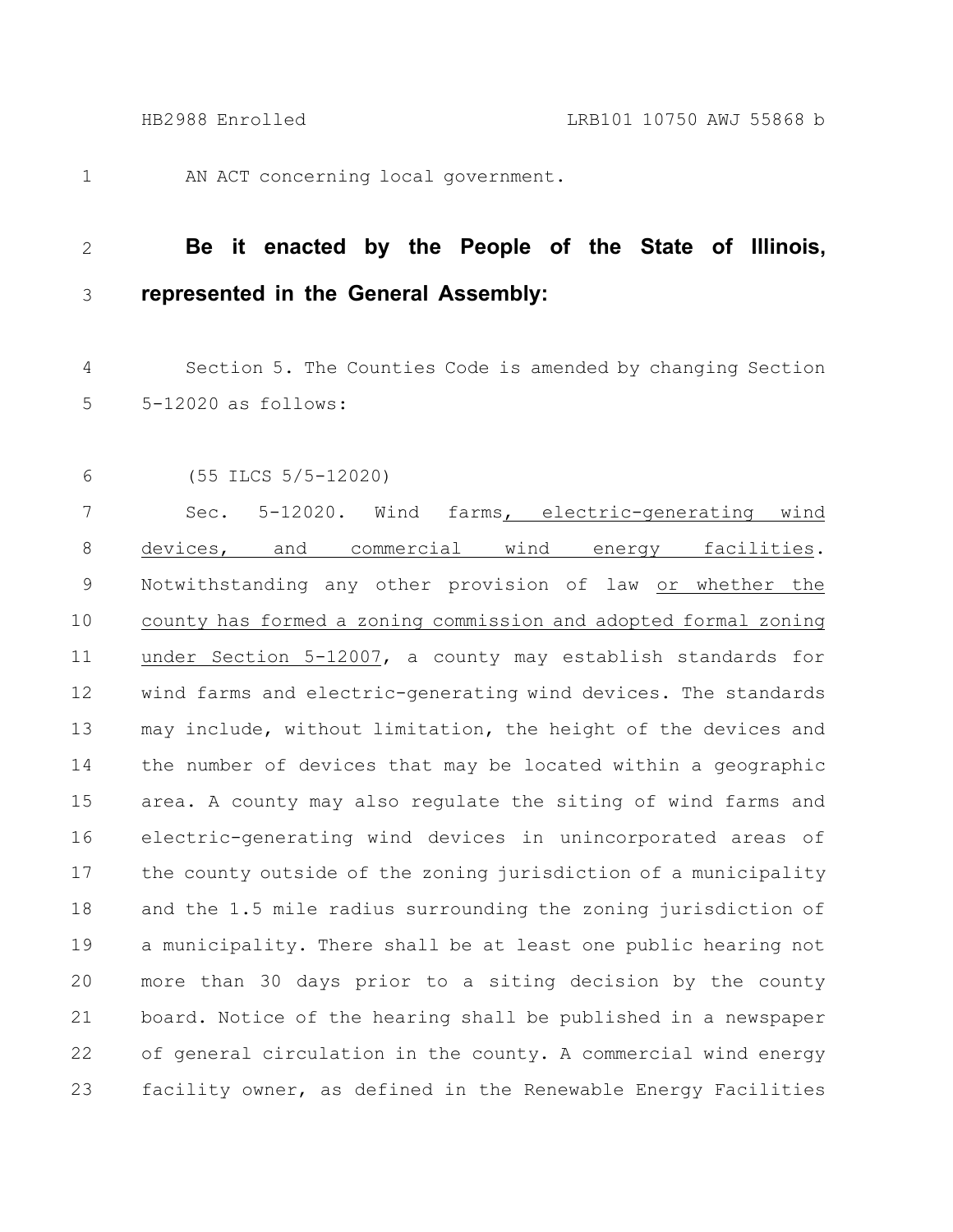HB2988 Enrolled - 2 - LRB101 10750 AWJ 55868 b

Agricultural Impact Mitigation Act, must enter into an agricultural impact mitigation agreement with the Department of Agriculture prior to the date of the required public hearing. A commercial wind energy facility owner seeking an extension of a permit granted by a county prior to July 24, 2015 (the effective date of Public Act 99-132) must enter into an agricultural impact mitigation agreement with the Department of Agriculture prior to a decision by the county to grant the permit extension. Counties may allow test wind towers to be sited without formal approval by the county board. Any provision of a county zoning ordinance pertaining to wind farms that is in effect before August 16, 2007 (the effective date of Public Act 95-203) may continue in effect notwithstanding any requirements of this Section. 1 2 3 4 5 6 7 8 9 10 11 12 13 14

A county may not require a wind tower or other renewable energy system that is used exclusively by an end user to be setback more than 1.1 times the height of the renewable energy system from the end user's property line. 15 16 17 18

Only a county may establish standards for wind farms, electric-generating wind devices, and commercial wind energy facilities, as that term is defined in Section 10 of the Renewable Energy Facilities Agricultural Impact Mitigation Act, in unincorporated areas of the county outside of the zoning jurisdiction of a municipality and outside the 1.5 mile radius surrounding the zoning jurisdiction of a municipality. (Source: P.A. 99-123, eff. 1-1-16; 99-132, eff. 7-24-15; 19 20 21 22 23 24 25 26